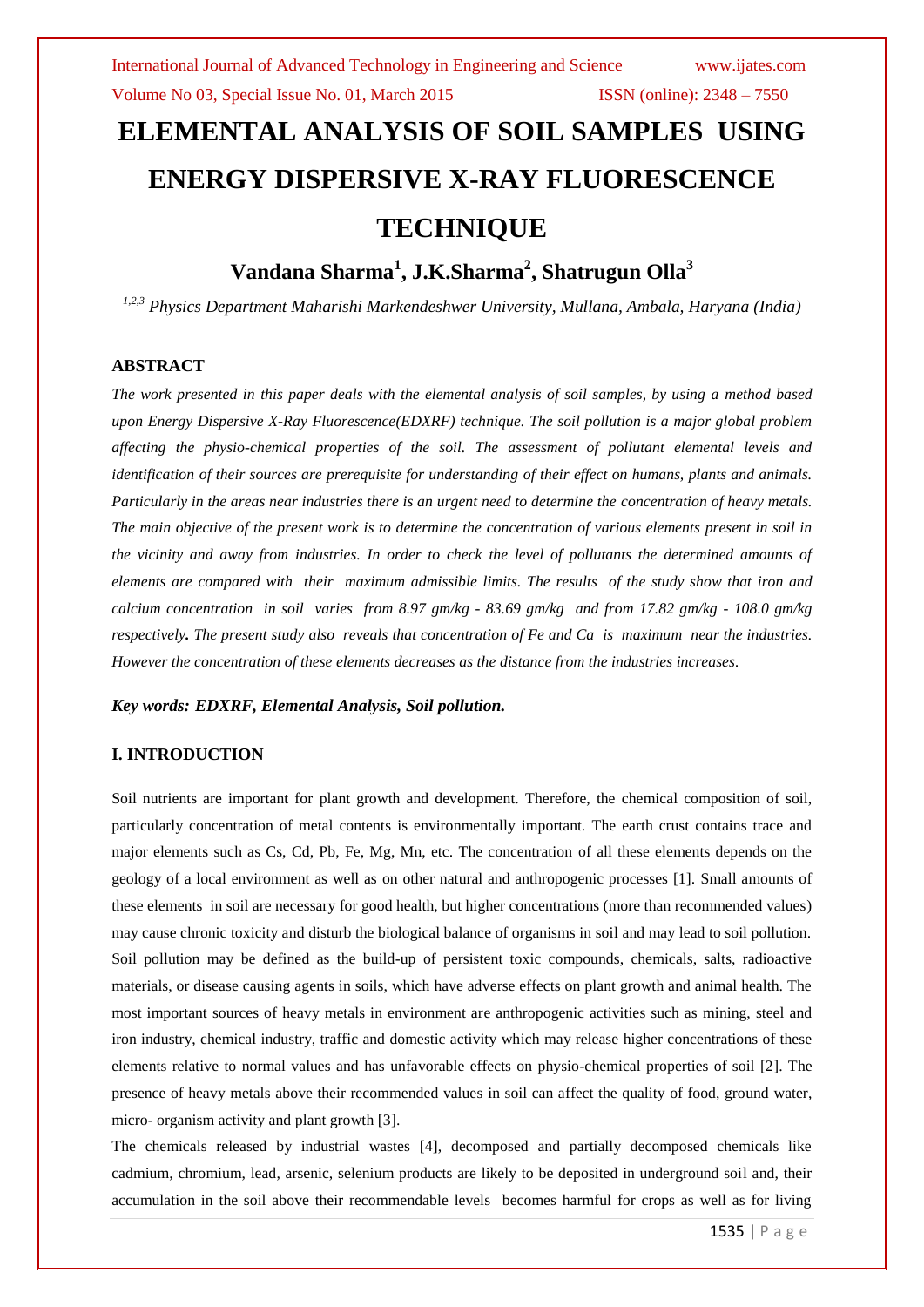# International Journal of Advanced Technology in Engineering and Science www.ijates.com

#### Volume No 03, Special Issue No. 01, March 2015 **ISSN** (online): 2348 – 7550

organisms. These can damage the normal activities and ecological balance in the underground soil. Therefore, there is dire need to determine the concentration of heavy elements in the areas nearby the industries when the industrial effluents may affect the concentration of heavy metals in soil.

The aim of the present study is to determine the concentration of heavy metals in soil in the vicinity and within a radius of 1.5Km from the industries using a method (5) based upon EDXRF technique and to compare their concentration with the maximum admissible limits. EDXRF is a rapid, non-destructive multi-elemental analysis technique. The energies of emitted X-rays are the characteristics of elements presents in a sample and thus provide the knowledge about nature of element, hence measurements of energies form the basis of qualitative analysis. Whereas the measurement of the intensities of X-rays provide an information about concentration of elements and thus form the basis of quantitative analysis. Qualitative and quantitative analysis by XRF techniques are performed without digestion and a great number of elements can be determined simultaneously in short time [5-10].

Yamuna Nagar District in Haryana is an industrial town having nearly 2500 small scale and large scale industries. It is second biggest industrial town in Haryana (India) after Faridabad. The main industries in Yamuna Nagar are metal, sugar and paper etc. The industrial waste from these industries may go into the soil and hence can affect the concentration of heavy elements in soil in regions around these industries. Therefore to check the pollutant levels, elemental analysis of soil samples collected from the places close to industries and at a distance 1 to 1.5 Km away from industries had been carried out using a method based upon EDXRF technique[5]. The details of the collection of soil samples, experimental set up, procedure used for elemental analysis, determined amounts and inferences drawn from the study are discussed in this paper.

#### **II. SAMPLE COLLECTIONS**

#### **2.1 Sampling**

The soil samples from ten different locations of industrial regions of Yumnanagar were collected. Out of ten samples, five samples were taken from close to industries and remaining five samples were taken at distance 1 to1.5Km away from the industries. The various steps involved in collection of samples and target preparation are discussed below:

Ten soil samples:

- Five from the vicinity of Metal, Wine, Paper, Sugar and ISGEC spare part manufacturing industries,
- And five samples within a radius of 1 to 1.5 km from these industries have been collected.

The metal industry was referred to as sampling site 1 and the soil samples collected from vicinity and at distance 1 to 1.5 Km from metal industry were referred as Sample\_1(sample close to industry) & Sample\_1D (sample at a distance of 1 - 1.5Km) for the sampling site\_1 in the subsequent discussion. Similarly Wine, Paper, Sugar and ISGEC spare part manufacturing industries, were referred as sampling site 2, sampling site 3, sampling site 4 and sampling site 5 respectively. The soil samples taken from the vicinity of these sites were labeled as Sample\_2, Sample\_3, Sample\_4, Sample\_5 and samples collected at distance about one Kilometer from the industries were labeled as, Sample\_2D, Sample\_3D, Sample\_4D, Sample\_5D, respectively. Each sample was taken at a depth of 0-10 cm. The samples were collected with a hand auger (a plastic screw) and hand spade and were placed in a clean polyethylene bags to avoid contaminations. The locations of sampling sites are shown in the map of Yamunanagar in Fig. 1.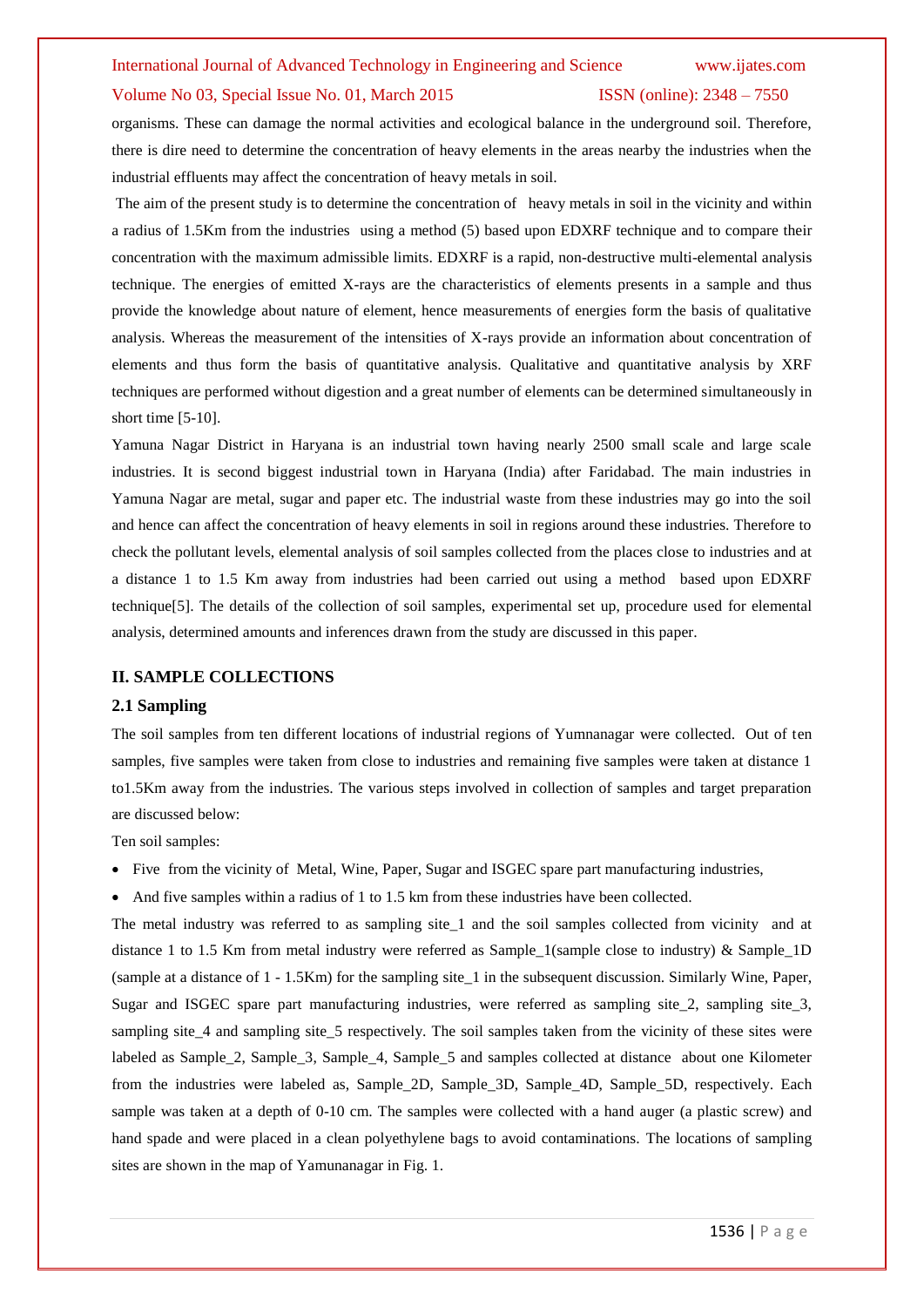# International Journal of Advanced Technology in Engineering and Science www.ijates.com

Volume No 03, Special Issue No. 01, March 2015 ISSN (online): 2348 – 7550



**Fig 1: Map of Yamunanagar Showing The Different Sampling Locations**

# **2.2Traget Preparation**

The soil samples were air dried for about a week. All the samples were placed in an oven at 80<sup>°</sup>C for 3-4 hours. Then samples were grinded in china dish. Each sample was pulverized and homogenized into a very fine powder by passing through 85 micron mesh sieve. Accurately weighed amount of all the soil samples, in the range 3 gm to 5 gm with electronic weighing machine (CPA-225D Sartorius) was pressed in the die of diameter 2.7 cm. The infinitely thick pellets of soil samples were prepared by pressing the die with a hydraulic press (Ankit Hydraulics) and applying pressure in the range 100 to 300 KN. The thicknesses of these pellets were in the range 0.613 to 1.04 in gm /cm<sup>2</sup>.

# **III. EXPERIMENTAL SETUP FOR ELEMENTAL ANALYSIS**



The elemental analyses of samples were performed using a method based upon EDXRF technique [5]. The experimental setup used for elemental analysis of samples is shown in Fig. 2(a).

**Fig. 2(A): Single Reflection Experimental Arrangement D- Si PIN Detector, S-Source Of Excitation Miniature X-Ray Tube (With Silver (Ag) Transmission Target And A Beryllium Window) And T-Targets Under Investigation.**

The EDXRF spectrometer consists of

 Self-contained miniature X-ray tube with silver (Ag) transmission target and a beryllium window, a portable controller incorporating the power supply and control electronics. The controller generates all the voltage needed to operate the X-ray tube and provides both voltage (kV) and current (mA) display and control. (purchased from M/s. TENKINS-ELECSYS, LLC, San Diego, USA, AMPTEK MODEL MINI-X-AG)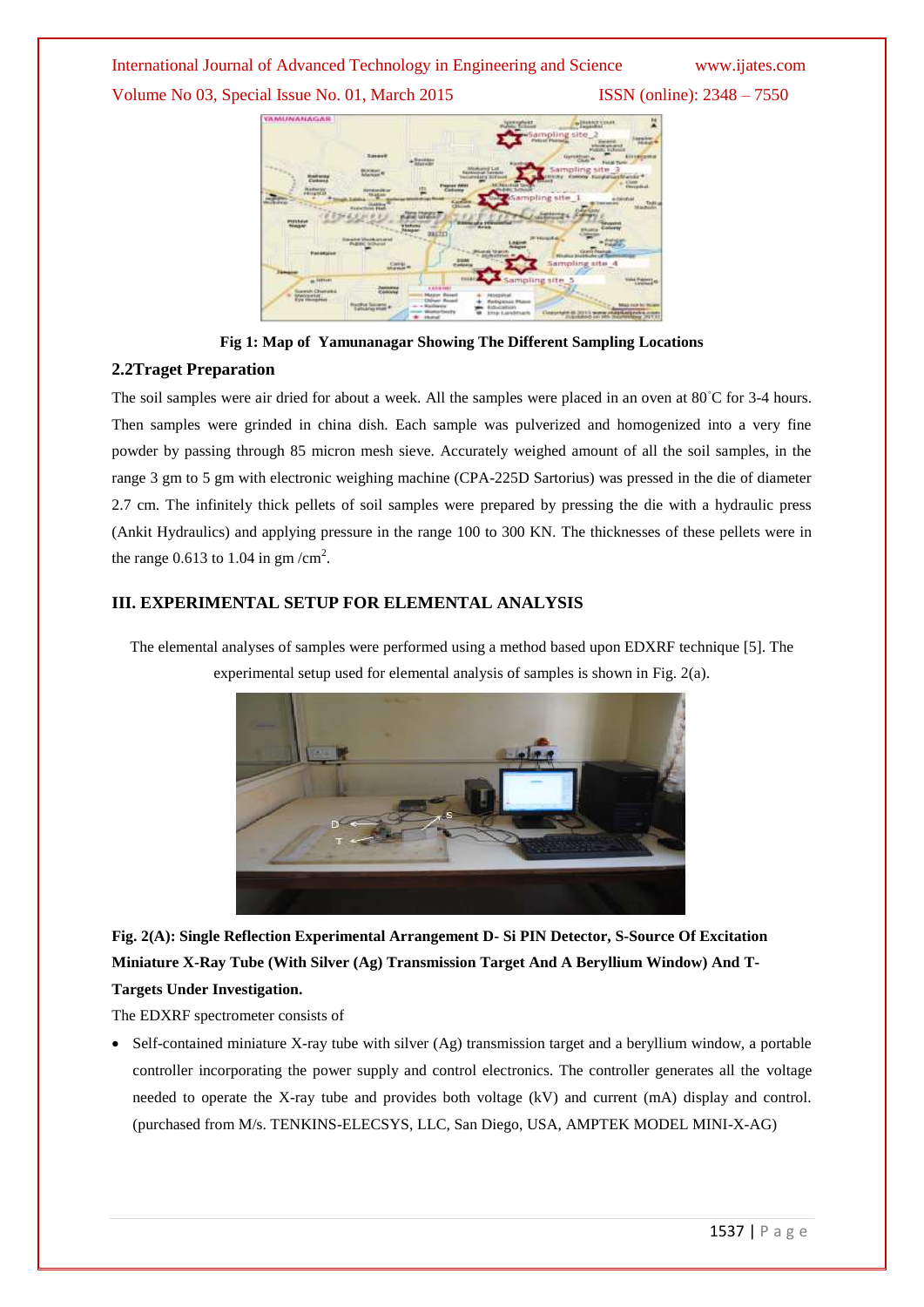- X-ray detector Model XR-100 CR(purchased from M/s. TENKINS-ELECSYS, LLC, San Diego, USA) The X-ray detector is ( Model XR-100 CR) high performance thermoelectrically cooled Si-PIN photodiode, with a preamplifier.
- The detector is powered by the PX2 CR power supply. The detector system has a resolution of 150 eV FWHM, for the 5.9 keV peak of <sup>55</sup>Fe. Detector is coupled to MCA8000 A multichannel analyzer for signal processing and data acquisition.

#### **3.1 Elemental Analysis of Samples**

The elemental analysis of the soil samples were carried out by irradiating sample pellets with 22.16 keV Ag K x-ray in a single reflection geometrical set up (Fig 2(b)).



# **Figure 2(b): Single reflection Experimental arrangement of Detector, Source and Targets under investigation.**

The method used in present measurements requires the selective excitation of KX-rays of the element under investigation in

- a. Sample target under investigation(i.e in soil samples)
- b. Some known compound of element under investigation referred as first standard
- c. Sample prepared by mixing known amounts of samples under investigation and first standard referred as second standard

Thick targets of soil samples, first standard and second standard were irradiated with tube photons in single reflection geometrical set up.The inetensity of the characteristic X-rays emitted by the elements in soil samples, first standards and second standards were noted from their spectra These measured values of intensities are used in following relation to calculate the amount of element present in the sample.

$$
\alpha = \alpha \cdot \frac{\left[N_A(a)/N_{s_a}(a) - 1\right]}{\left[N_A(a)/N_{s_a}(a) - N_A(a)/N_{s_a}(a)\right]} \dots \dots \dots \quad (1)
$$

from the targets were recorded with Si PIN detector. Si PIN spectrometer being used in the present

Each sample pellet was irradiated for 300 seconds at 10 keV and 110 mA. The characteristic x-rays emitted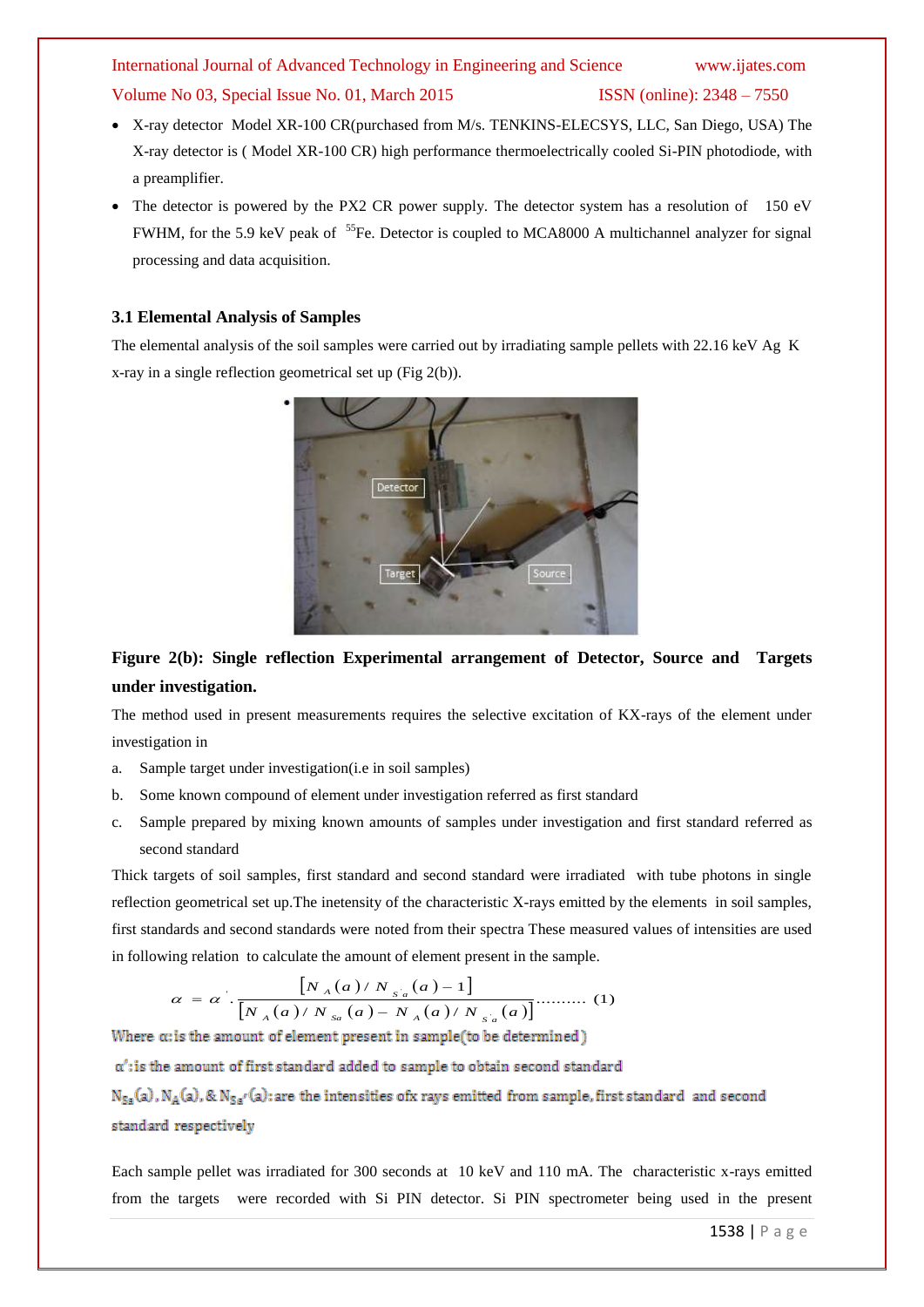measurements was calibrated using the sources of <sup>55</sup>Fe and <sup>241</sup>Am. The back ground spectra was also recorded by replacing the sample targets with borax target.

## **3.2Qualitative Analysis**

The qualitative analysis of samples requires the identification of elements present in the sample. It can be carried out quite conveniently by determing the energies of the fluorescent x-rays emitted by elements present in samples. Typical spectra of the radiation emitted from soil samples Sample\_1 and Sample\_2, as recorded by Si PIN Detector were shown in Fig 3(a) and 3(b) respectively. In these spectra, peaks were found at those channels which correspond to the K X-ray energy of calcium and iron. The energies of the peaks appearing in these spectra also correspond to the L X-ray energies of the elements in the  $63 < Z < 70$ . To check whether the peaks observed in spectra correspond to K X-ray energies of iron/calcium or L X-rays energies of the elements in the range  $63 \le Z \le 70$ , the sample pellets were, irradiated with 59.57 keV gamma rays from <sup>241</sup>Am. The resulting spectra were recorded with Si PIN detector and search for K X-ray energies of the elements in the range  $63 \le Z \le 70$  was made.



**Fig 3(A): Spectrum of The Radiation Emitted When Soil Sample\_1 Is Irradiated By Ag K X-Rays Emitted By MINI-X-Ray Tube As Recorded By Si PIN Detector In Single Reflection Geometrical Setup** 

The net spectra for different samples showed no peaks in the K X-rays energy region of elements  $63 \le Z \le 70$ . This rules out the possibility of the presence of L X-rays of the elements with  $63 \le Z \le 70$  in the energy range 1—7 keV.



# **Fig 3(b): Spectrum of the radiation emitted when soil sample\_2 is irradiated by Ag K -rays emitted by MINI-X-ray tube as recorded by Si PIN detector in single reflection geometrical set up**

Thus the peaks observed in spectrum correspond to K X-rays energies of calcium and Iron. So, all these observation confirm the presence of Calcium in samples S-2 and S-2D, whereas, Iron in all the samples.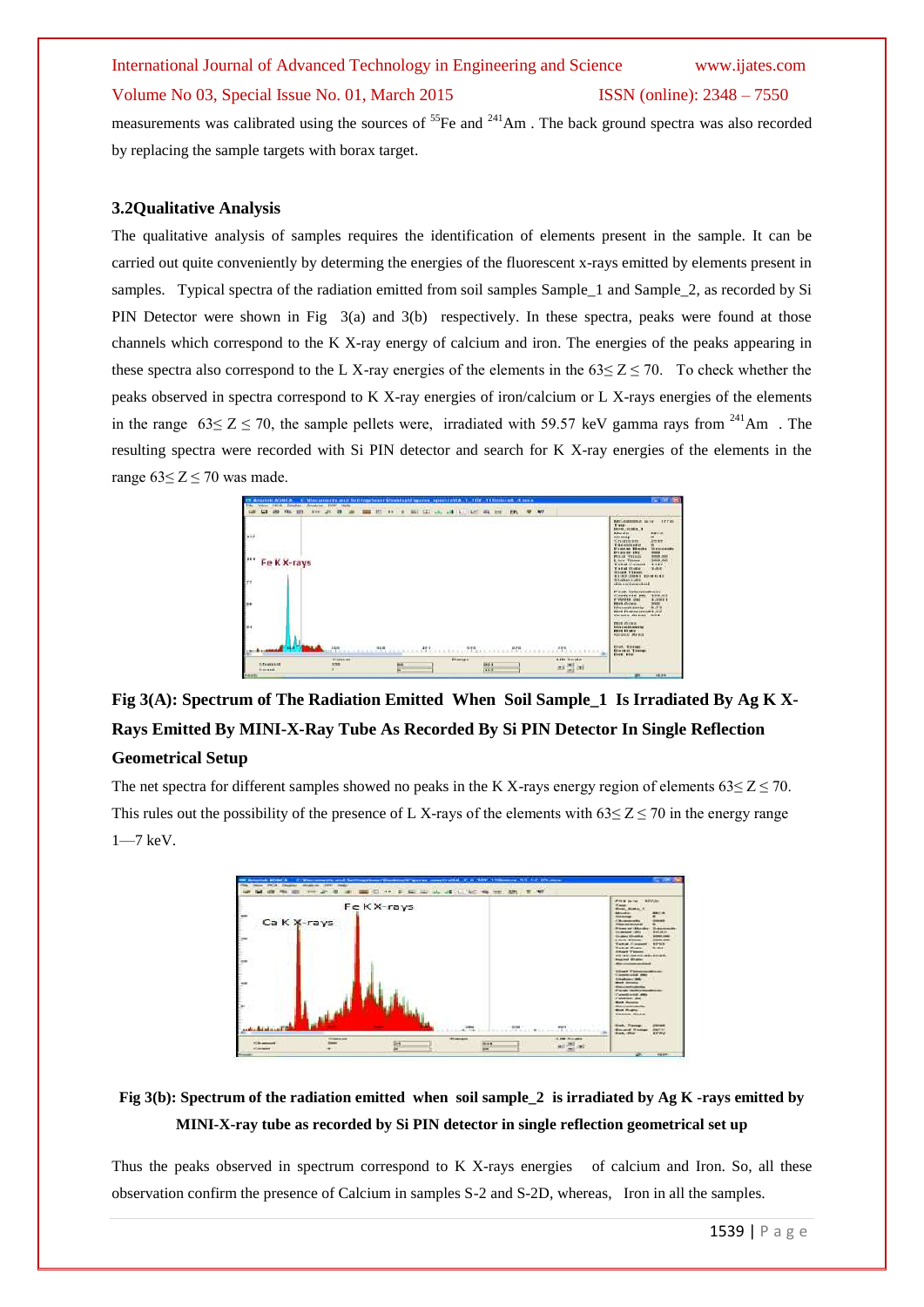## **3.3 Quantitative Analysis**

To determine the amounts of iron/calcium in different samples, selective excitation of K X-rays of iron/calcium in samples and its two standards was carried out in single reflection geometrical set up.

#### **3.3.1 Estimation of Iron**

For iron determination the pellets of Fe<sub>2</sub>O<sub>3</sub> were chosen as first standards and known mixtures of sample and  $Fe<sub>2</sub>O<sub>3</sub>$  were used as second standards. The weights of the 1<sup>st</sup> standard materials to be mixed with the sample was estimated from comparison of intensities of characteristics X-rays in the spectra of sample and  $1<sup>st</sup>$  standard, so that the intensity of the emitted X-rays from  $2<sup>nd</sup>$  standard pellet increases considerably. The sample pellets and their two standards were irradiated with tube photons. As the K edge of iron is 7.1 KeV, hence for selective excitation of Fe K X-rays in samples, first standard and second standard the voltage and current of MINI Xtube was kept  $10Kv$  and  $110 \mu A$ . The resulting spectra of K X-rays were recorded. The recorded spectra also show background. The background spectra with borax were also recorded by irradiating the targets of borax with Ag K X-rays from X-ray tube. The background spectra of borax were subtracted from the spectra of soil samples, first standards and second standards. Typical net spectra of K-X-rays after subtracting the background from soil sample\_2, its first standard and second standards, sample\_2d Sample\_3,are shown in Fig. 4(a-e) . The counts under Fe  $K_{\alpha}$ ,  $K_{\beta}$  peaks in samples under investigation, their first standards second standards were calculated and used in the relation (1) to determine the concentration of Fe in soil samples. The determined amounts of Fe in soil samples taken from the vicinity and at a distance 1 to 1.5 km were tabulated in Tables 1 & 2 respectively.



**Fig 4(A): Net Spectrum of The Fluorescent KX-Rays From Sample\_2 After Subtracting The** 



**Fig 4(B): Net Spectrum of The Fluorescent K X-Rays Emitted, When Sample of Fe2O3(First Standard For Iron Determination) Is Irradiated With X-Ray Tube (10 Kv & 10microampere) Recorded With Si PIN Detector After Subtracting The Background Spectra Of Borax.**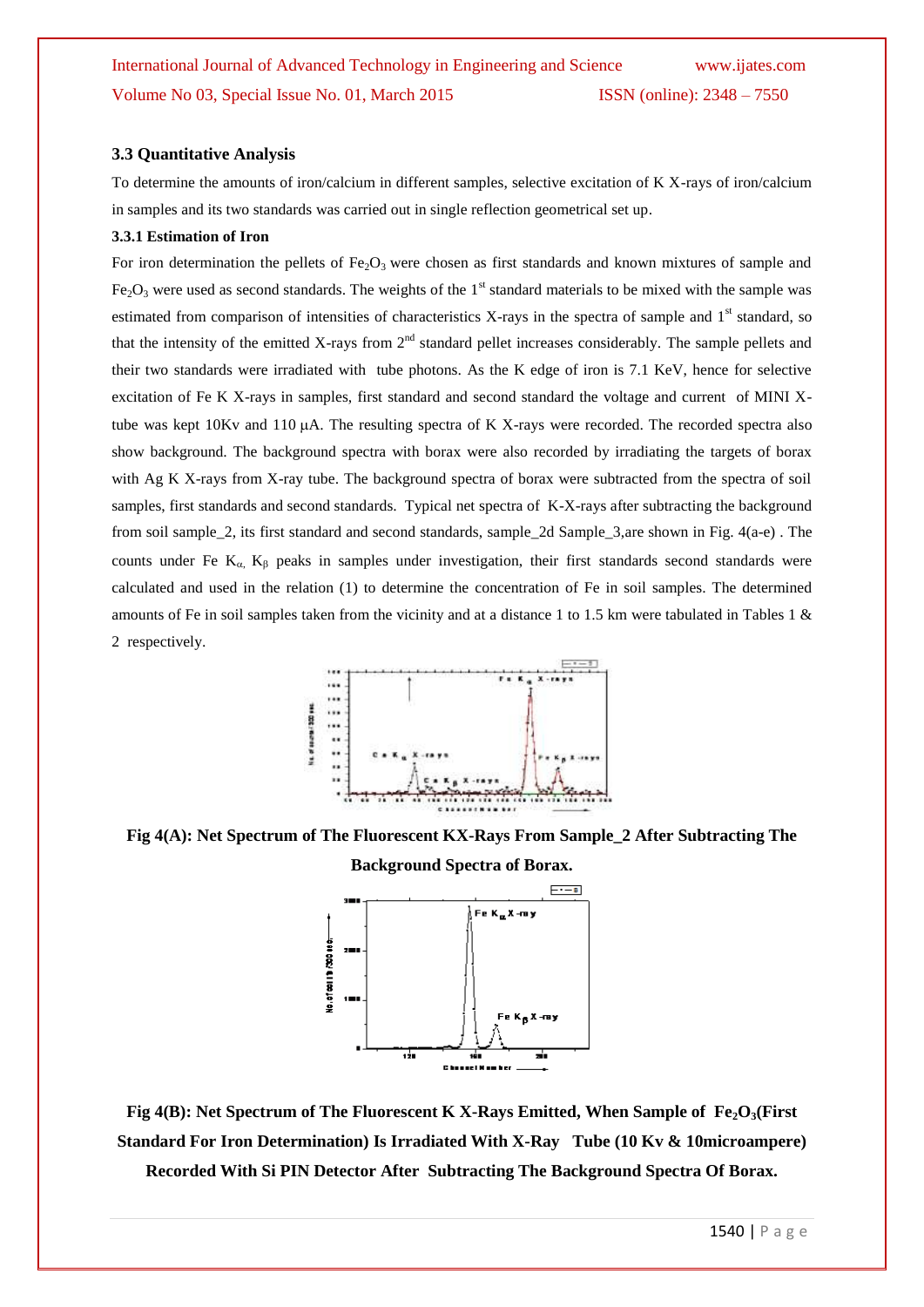





**Fig 4(D): Net Spectrum of The Fluorescent K X-Rays From Sample\_2D After Subtracting The** 

**Background Spectra of Borax.**



**Fig. 4(E): Net Spectrum of The Fluorescent K X-Rays From Sample\_3 After Subtracting The Background Spectra of Borax.**

# **3.3.2 Estimation of Calcium**

The pellets of CaCO<sub>3</sub> were chosen as first standard for calcium determination and known mixtures of sample  $\&$  $CaCO<sub>3</sub>$  were used as second standards. In order to determine the amount of Calcium in the presence of Iron, the present method requires selective excitation of Ca K X-rays. The selective excitation of Ca K X-rays can be carried out by keeping the voltage of Mini X-ray tube at about 5V (close to K-edge of Calcium). But the threshhold operating voltage of Mini X-ray tube is 10 kV, below 10 kV it does not function. Therefore the determination of Calcium was carried out using Rh K X-rays by keeping the voltage and current at 5kV and 0.2mA. at Nuclear Physics laboratory of Punjabi University Patiala in single reflection geometrical set up. To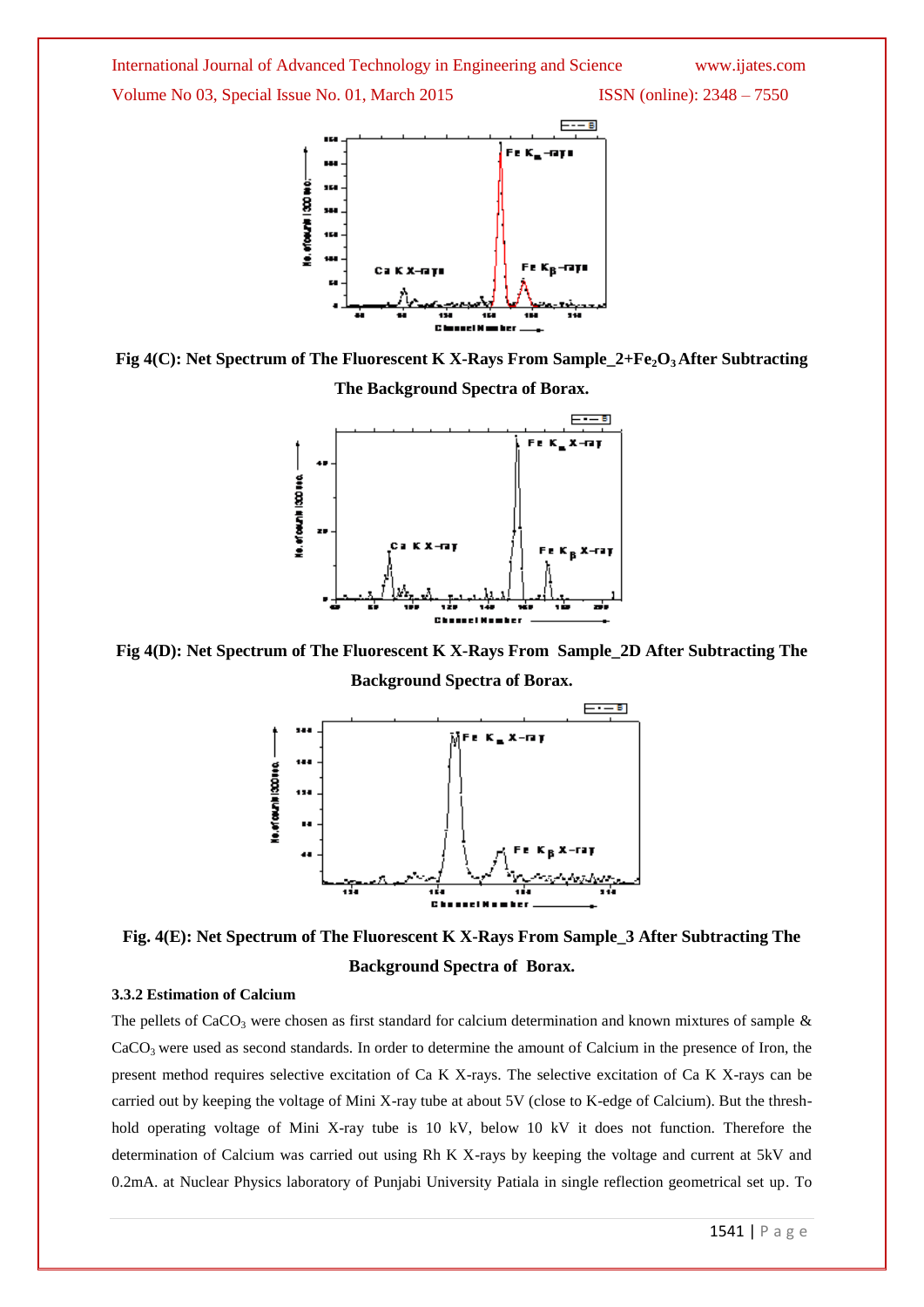determine the amount of Calcium, the sample pellets and their two standards were irradiated with Rh K X-rays from low power Neptune X-ray tube of Oxford instruments, USA with cooling based Rh target as anode and 2mA / 50 kV. The resulting spectra of K X-rays were recorded with solid state PIN detector (APTEK, USA). The K X-rays spectra for the first and second standard were also taken in the same way by irradiating the targets of first standards and second standards to Rh K X-rays from X-ray tube The recorded spectra also show background. The background was also recorded with borax. The net spectra of the emitted X-rays from the samples, sample\_2, first standard and second standards after subtracting background spectrum recorded with borax are shown in Fig. 5(a-c). The counts under Ca  $K_{\alpha}$  and  $K_{\beta}$  peaks in samples under investigation, their first standards and second standards were calculated. These counts are used in relation (1) to find the amount of Ca present in samples.



**Fig 5(A): Net Spectrum of The Fluorescent KX-Rays From Sample\_2 After Subtracting The Background Spectra of Borax**.



**Fig 5(B): Netspectrum of The Fluorescent K X-Rays Emitted, When Sample of Caco<sup>3</sup> Is Irradiated With X-Ray Tube (5V & 0.2ma) Recorded With Solid State PIN Detector.**



**Fig 5(C): Net Spectrum of The Fluorescent K X-Rays From Sample--2+Caco3after Subtracting The Background Spectra of Borax.**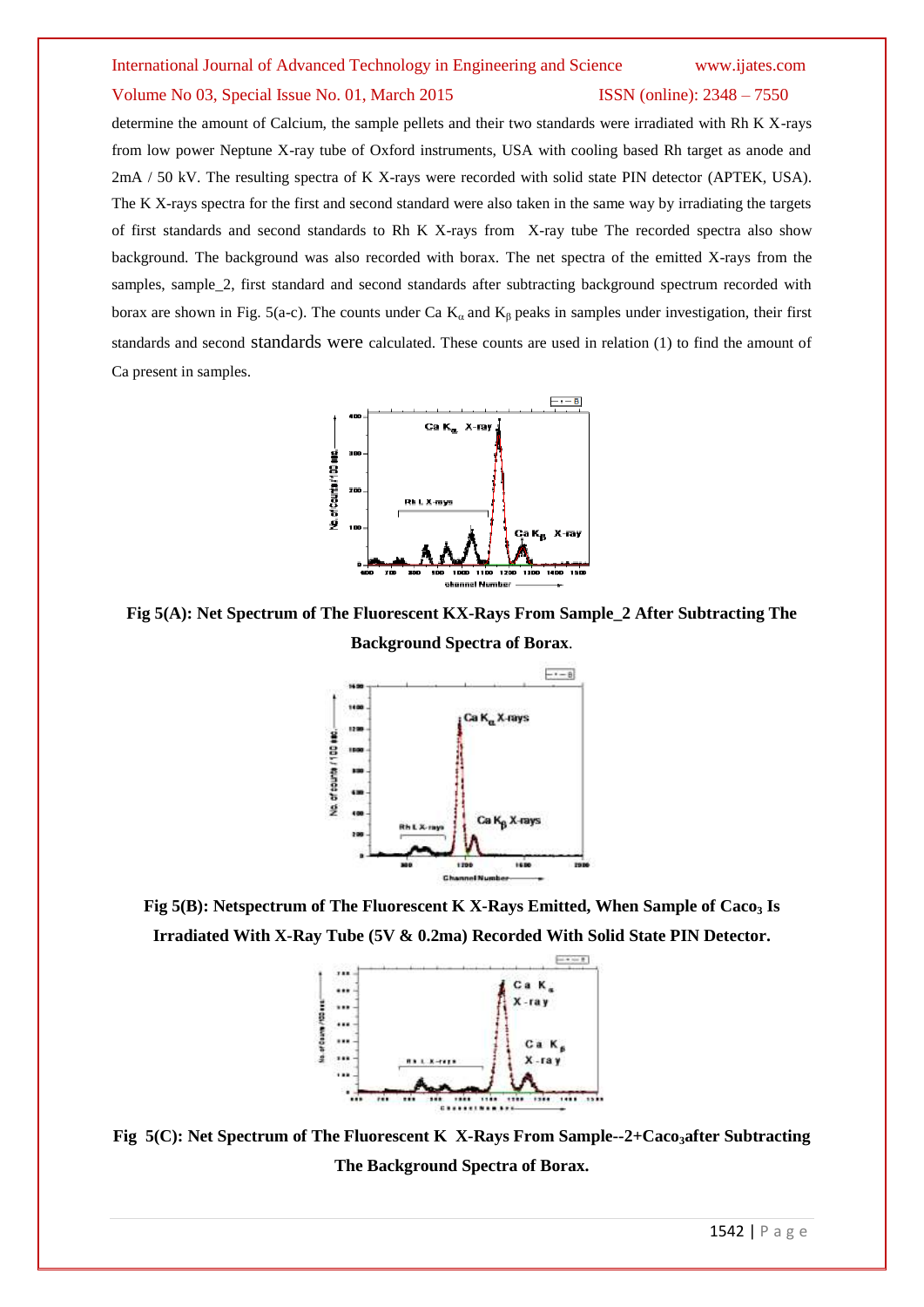# **IV. RESULTS AND DISCUSSION**

# **4.1 Iron (Fe)**

The determined values of the Fe concentrations in samples taken from the vicinity of industries and at a distance of about 1-1.5 Km away from industries are given in Tables (1) and (2). Present study indicates that Fe is one of the important constituent of soil in Yamuna Nagar region. It is clear from the Tables (1) and (2), that the concentration of Fe for all samples, was found to vary in the range of 8.96 mg/g to 83.69 mg/g. The variation of Fe concentration with the different sampling sites is also shown in Figure(6).

# **Table (1):Mass Concentration (In Mg /G) Of Iron (Fe) In Soil Samples Taken From Close To**

| Sr. No. | Samples        | Iron (Fe) conc. in mg $/g$ |
|---------|----------------|----------------------------|
|         | S 1            | 83.69                      |
| 2.      | S <sub>2</sub> | 33.85                      |
| 3.      | S <sub>3</sub> | 32.11                      |
|         | S <sub>4</sub> | 25.36                      |
|         | S <sub>5</sub> | 26.56                      |

**The Industries.**

Mean value of Fe concentration=  $40.31$  mg/g

**Table (2) :Mass concentration (in mg /g) of iron (Fe) in soil samples taken from distance (1 to 1.5 km radius) from the main industries.**

| Sr. No. | Samples          | Iron (Fe) conc. in mg $/g$ |
|---------|------------------|----------------------------|
|         | S <sub>1</sub> D | 30.07                      |
| 2.      | S <sub>2D</sub>  | 8.97                       |
| 3.      | S <sub>3</sub> D | 28.03                      |
| 4.      | S <sub>4</sub> D | 24.83                      |
|         | S <sub>5</sub> D | 22.92                      |

Mean value of Fe conc. =18.15. mg/g



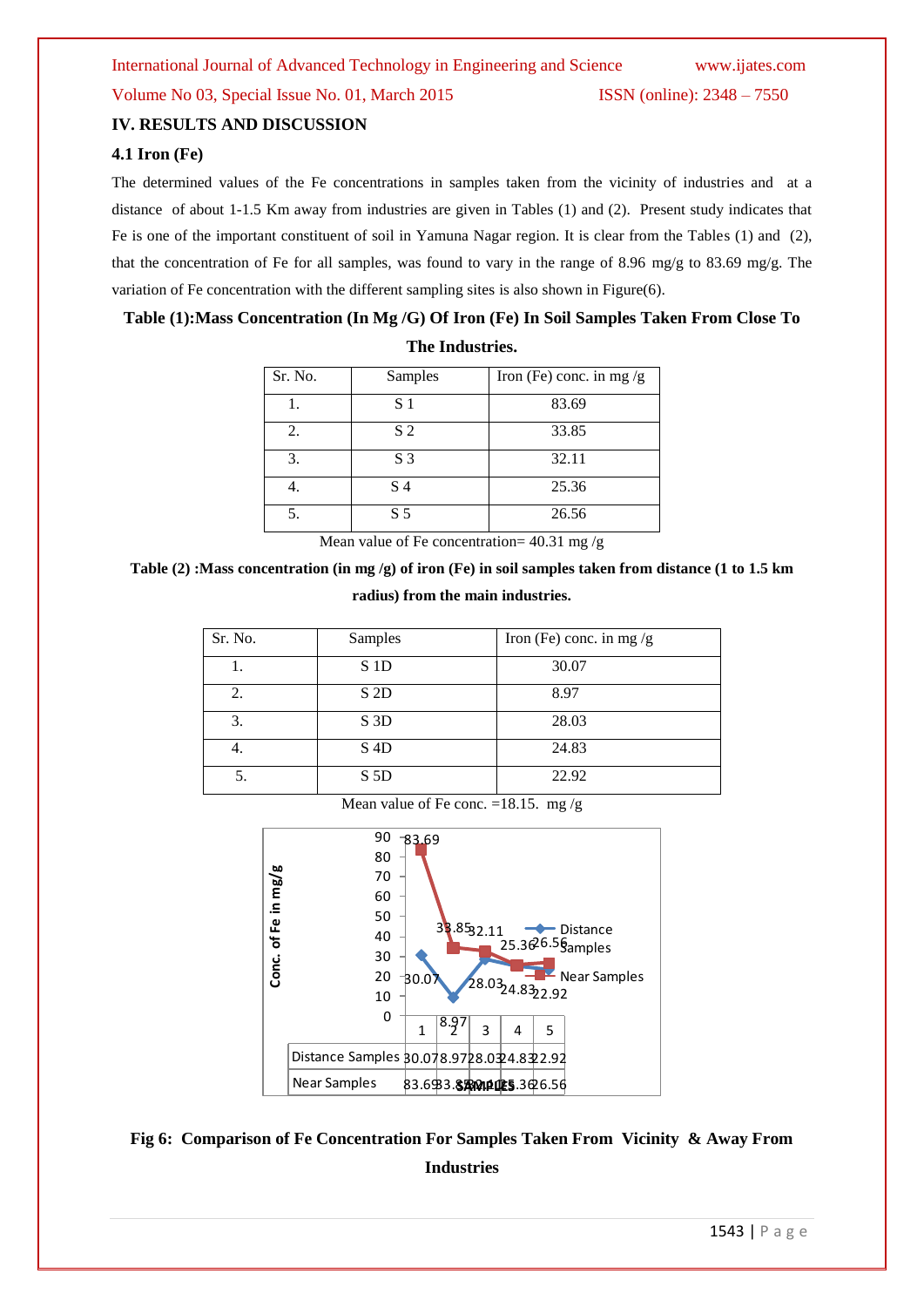Max. Permissible conc. of iron (Fe) according to CCME 1999 =38.00 mg/g [11] It is observed from Tables (1) and (2) and Fig. 6:

- 1.The soil samples, sample\_1 and sample\_1D show the highest value of iron content. The concentration of Iron decreases from sample\_1,to sample\_5. The same trend is also observed for the samples collected from the sites which are at distance of 1 to 1.5 Km away from industries.
- 2.The measured values of Iron concentrations in different samples were found to be well within the range of recommended value which is 38 mg /g (as recommended by CCME 1999) [11] except for sample\_1. The concentration of Iron found in sample\_1 is 83.69 mg/g which is higher than the recommended value 38 mg/g. The concentration of iron in soil sample collected from a distance of 1km i.e. sample\_1D, is 30.07 mg/g which is below the threshold value.
- 3.The concentration of Iron decreases as the distance from the industries increases. The average concentration of iron for samples taken at a distance from the industries is  $18.15 \text{ mg/g}$  and comparatively lower as compared to the average concentration of iron 40.31mg/gm for samples close to industries.
- 4. Also it has been found from figure(6) that the values of Iron concentration in samples (Sample\_4, Sample\_5 and Sample\_4D, Sample\_5D) close to each other.
- Observation (1) i.e Sample\_1 has the maximum values of iron content, can be attributed to the fact that sampling site 1 is a large scale metal industry and it is near Rampura industrial area. It manufactures heavy spare parts, pipes and makes use of iron as major raw material. Thus, the industrial activity has effect on the concentration of iron on soil in the vicinity of industry.
- Observation (2) i.e. highest concentration of iron in sample\_1 more than the recommended value indicates the soil in the vicinity of metal industry is contaminated with iron. The determined amounts of Fe in the soil samples taken from sampling site  $2, 3, 4, 5$  are well in the range of recommended value, thereby indicating that soil near these industries is not so polluted.
- Observation (3) i.e. smaller values of Iron content away from the industries indicate that effect of industrial activity on the concentration of element present in soil decreases as the distance from the industries increases. The studies carried by Antoaneta et al [10] also indicate the similar results that heavy metals are present in greater concentration in the vicinity of industrial region as compared to their concentration in soil at a distance away from the industries. The larger values of Iron content close to industries indicate that industrial activity certainly has some effect on the concentration of element present in soil in the vicinity of industries.
- The sampling site\_4 and sampling site\_5 are close to each other Figure(1) that is why measured iron contents in Sample-4, Sample-5 and Sample-4D, Sample-5D do not show much variation Fig. 6.

## **4.2 Calcium (Ca)**

The present study shows that Calcium (Ca) (in measurable concentrations) was present in two soil samples with Sample-2 and Sample-2D. The values of Calcium are found to be108.500 mg/g and 17.820 mg/g respectively, given in table (3) and Fig. 7. The sampling site-2 from where these soil samples are collected was a small scale wine industry. The raw material used in this industry was fruit e. g. grapes.

The greater amounts of Calcium in sample-2 indicate industrial activity has also some influence on the soil in this case. But smaller concentration of Calcium in Sample- 2D indicates that the effect of industrial activity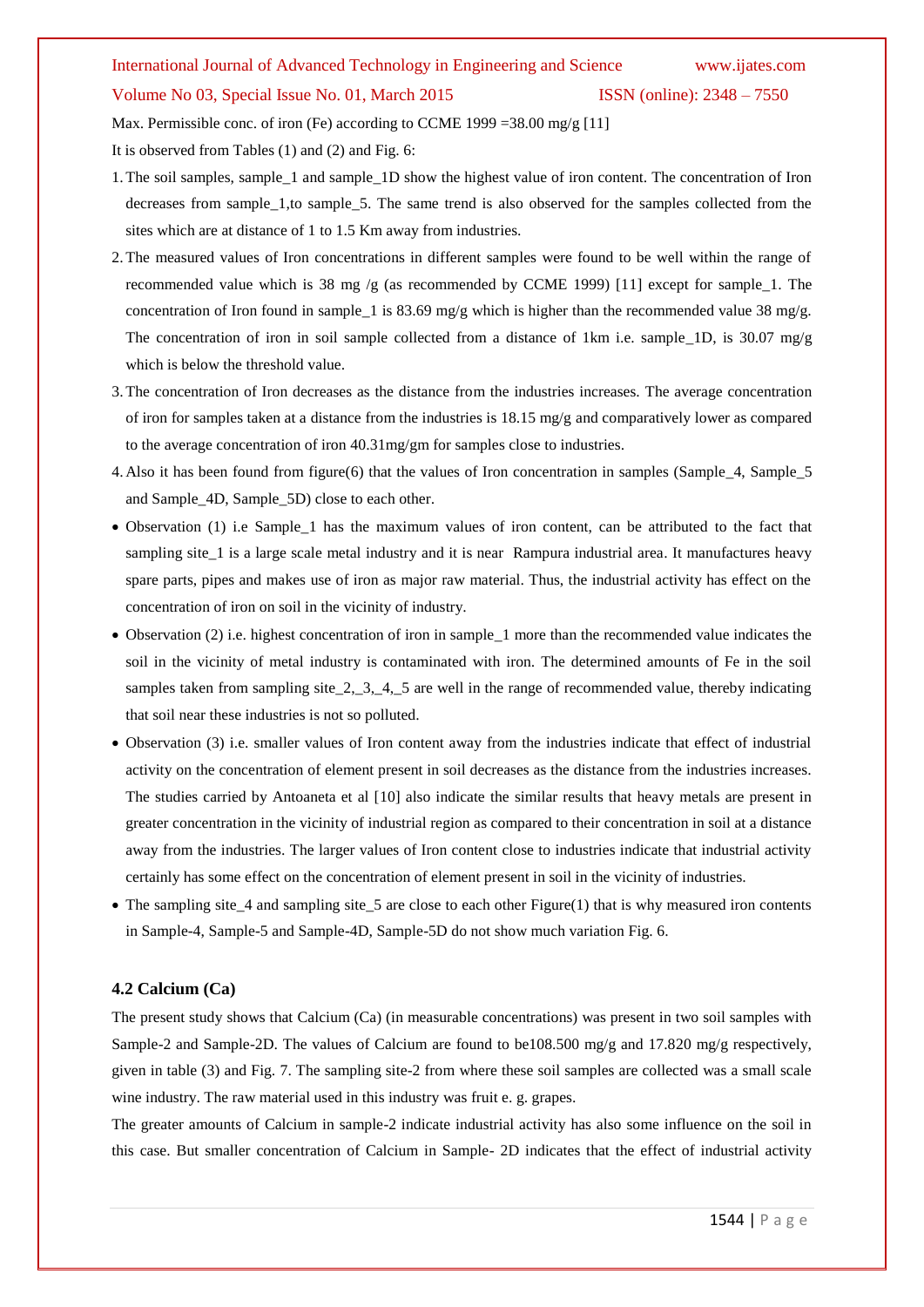decreases with distance. The results indicate that concentration of element decreases with increase in distance from the industry (10).



**Table (3):Mass Concentration (In Mg /G) of (Ca) In Soil Samples**



# **Figure (7): Comparison of Ca Concentrations for Samples Taken From Vicinity & Away From Industries**

# **V. CONCLUSIONS**

Iron and Calcium are most essential minerals that are required for human and plants life for their growth. Small amounts of these elements are necessary for good health, but higher concentrations (more than recommended values) may cause chronic toxicity and disturb the biological balance of organisms in soil. The determined amounts of Iron in the soil samples in the vicinity of industries are greater than those for soil samples taken at a distance away from industries. The determined amounts of Iron in the soil samples in the industrial complexes of Yamuna Nagar are well within the range of recommended values except for one site (Sampling location for sample-1). The determined amounts of Calcium in the soil sample collected from sampling site -2 in the vicinity of industry are greater than those for soil sample taken at a distance away from industries.

Thus conclusions drawn from the present study are:

- The determined amounts of Iron in the soil samples in the vicinity of industries are greater than those for soil samples taken at a distance away from industries.
- The determined amounts of Iron in the soil samples taken at a distance away from industries of Yamuna Nagar are well within the range of recommended values except for one site (Sampling location for sample-1).
- The determined amounts of Calcium in the soil sample collected from sampling site -2 in the vicinity of industry are greater than those for soil sample taken at a distance away from industries.
- The greater values of Fe/Ca contents in the soil samples in the vicinity of industries implies that industrial activities in Industrial region of Yamuna Nagar, do have certain effect on the soil nearby region. However, this effect decreases with increasing distance from the industries.
- Thus the present investigations indicate that soil in the vicinity of metal industry (sampling site-1) is polluted with iron and also soil in the vicinity of wine industry (sampling site-2) shows more value of calcium .However the soil from the regions at a distance 1-1.5 Km. away from the industries is not contaminated.